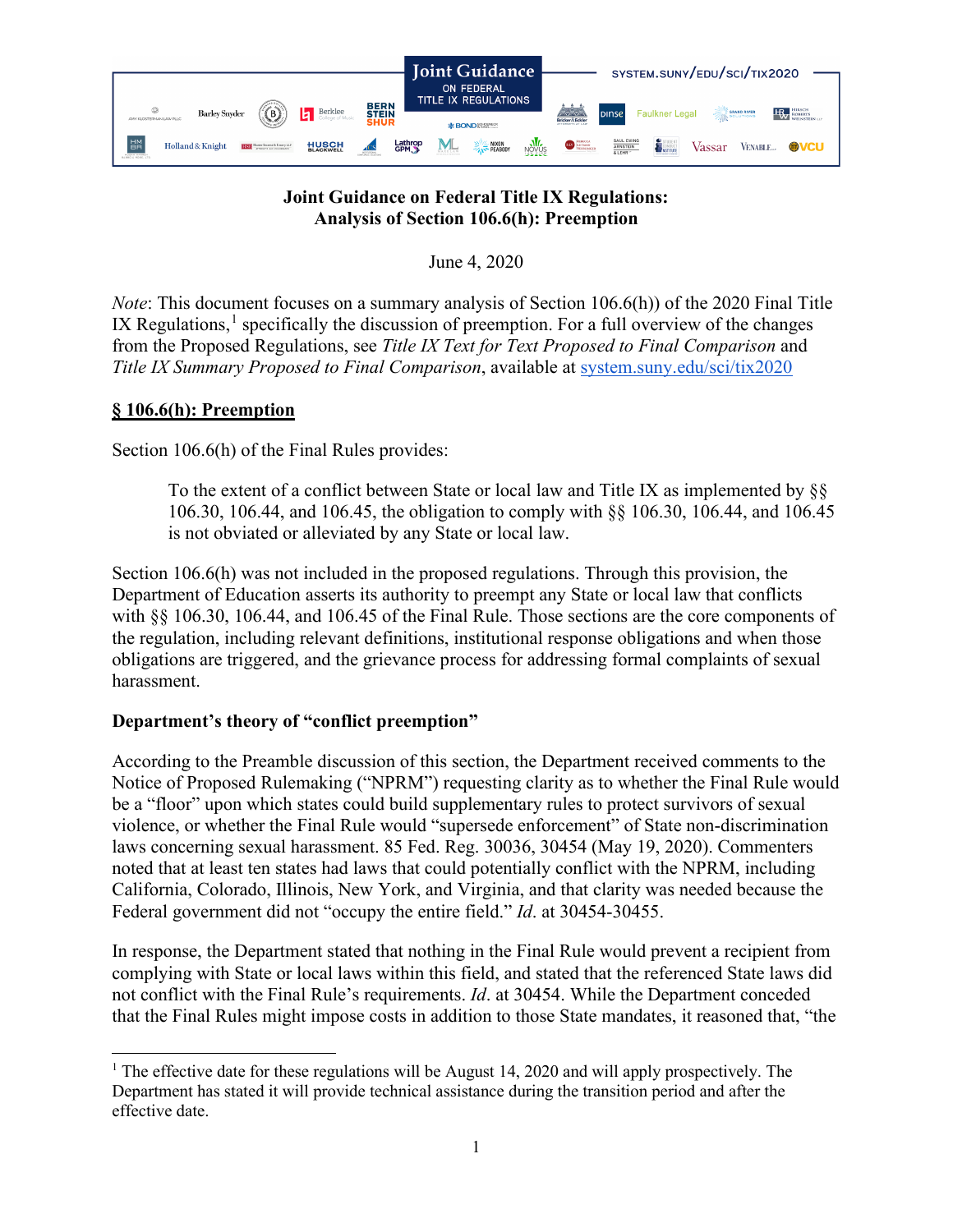benefits of ensuring that every student, in every school, college, and university that receives Federal funds, can rely on predictable, transparent, legally binding rules for how a recipient responds to sexual harassment, outweigh the costs to recipients of altering procedures to come into compliance with the requirements in these final regulations." *Id.*

The Department asserts that recipients may continue to comply with existing State laws so long as they do not conflict with the requirements in the Final Rules.

Whether, and to what extent, the Department has the power to preempt State and local law in this area is beyond the scope of this memorandum. The Department insists it retains this authority under the theory of "conflict preemption," by which a federal statute "implicitly" overrides state law when a "private party" cannot comply with both state and federal requirements and the state law presents an "obstacle" to fulfilling Congress' objectives. *Id*., citing *Freightliner Corp. v. Myrick*, 514 U.S. 280, 287 (1995) (internal quotation marks and citations omitted.) A federal regulation, in turn, may preempt state law where it lies within the scope of the agency's congressionally delegated authority. *Id.* at 30455, citing *Hillsborough Cnty., Fla. v. Automated Med. Labs., Inc.*, 471 U.S. 707, 713 (1985) (''state laws can be pre-empted by federal regulations as well as federal statutes''). The Department also engages (and dispenses) with various federalism and constitutional law concerns raised by commenters related to preemption, including Spending Clause analysis, on pages 30457-30460 of the Preamble.

## **Identifying conflicts of law**

The Department declines to describe its Final Rule as a "floor" in all cases because, at times, the rules "may require more protections with respect to sexual harassment as a form of sex discrimination than what State law may require." *Id.* at 30455. State laws may also require additional protections for the parties that exceed the Final Rules. *Id.* Ultimately, whether a recipient may continue to comply with State or local laws governing this area will depend on whether the Final Rules have "occupied the field" related to a specific topic.

Certainly, where the Final Rules are silent on a matter that otherwise comports with the Final Rule, there is unlikely to be a conflict. The Department identifies numerous examples of laws and practices that it believes are unaddressed by the Final Rules and thus may continue despite the Rules in this portion of the Preamble, including laws:

- Requiring the annual training of employees and students. *Id.* at 30455
- Requiring training in trauma-informed practice. *Id*.
- Mandating the placement of transcript notations. *Id*. at 30454
- Adopting a particular definition of consent, including affirmative consent. *Id.* at 30455;
- Requiring the conducting of campus climate surveys. *Id*.
- Providing for temporary delays of ten days for concurrent law enforcement investigations. *Id*.
- Providing a union representative as a party's "advisor of choice" in the grievance process, as long as that advisor can perform cross-examination or another advisor is provided who can. *Id*. at 30456;
- Mandating more robust supportive measures for complainants. *Id*. at 30460;
- Mandating the use of the preponderance of the evidence standard. *Id.* at 30461;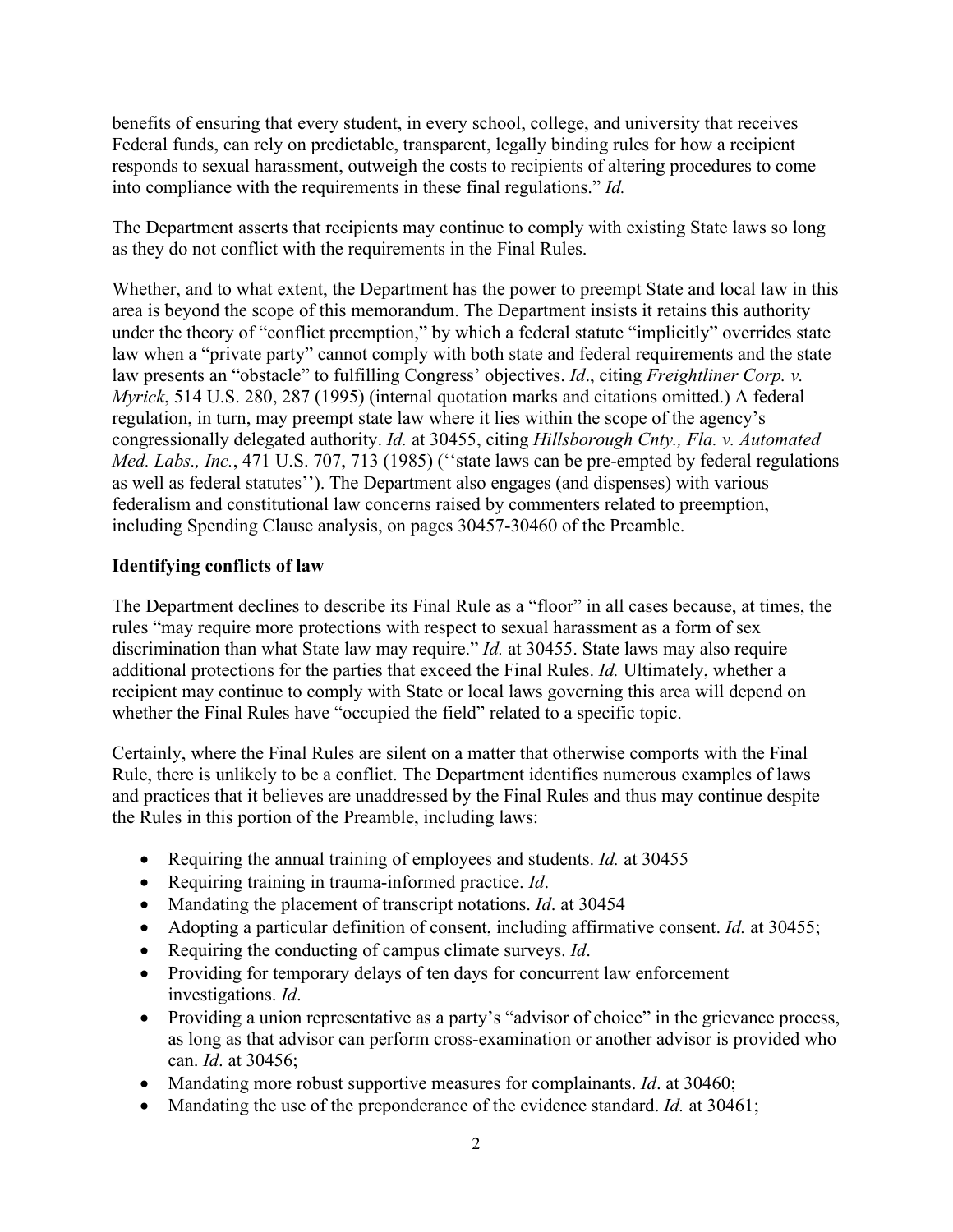- Mandating that postsecondary institutions adopt certain policies regarding sexual misconduct, as long as they are consistent with federal law. *Id.* at 30461;
- Mandating that cross-examination not be conducted directly by the parties, as long as the law does not prohibit cross-examination by a party's advisor in cases addressing sexual harassment as defined under the Final Rules. *Id*. at 30461;
- Requiring compliance with state administrative procedures acts that otherwise comply with the § 106.45 grievance process. *Id*. at 30462;
- Prohibiting the use of an informal resolution process, as the Final Rules do not require recipients to provide an informal resolution process. *Id*. at 30463.

Moreover, the Department notes institutions may address other forms of misconduct not otherwise covered by the Final Rules through procedures defined in State law and campus codes of conduct, including by responding to a broader scope of sexual harassment than that defined under § 106.30. *Id*. at 30460. Likewise, a recipient could extend its jurisdiction to adjudicate sexual misconduct "outside the recipient's education program or activity," including on a study abroad program. *Id*. at 30456-30457.

Of course, misconduct falling outside the scope of Title IX has to be addressed through a process outside of the Title IX regulations, as the Final Rule would otherwise mandate dismissal of the formal complaint. *Id*. *See*, § 106.45(b)(3)(i) (grounds for mandatory dismissal).

Despite this list of permissible additions, much gray area remains. Several State law protections may prove more problematic to reconcile with the Final Rules. For example, the Final Rules exclude any questions and evidence about the complainant's sexual disposition or prior sexual history, defining them as "irrelevant" in most circumstances. *See*, § 106.45(b)(6)(i)–(ii). This broad exclusion may conflict with State laws that permit the complainant to "waive" the rape shield. E.g., N.Y. Educ. L. § 6444 (5) (c) (vi). It is unclear whether a State law permitting a party to voluntarily waive a protection provided by federal regulation would face a preemption challenge.

In sum,  $\S$  106.6(h) purports to carve out a wide territory for federal oversight in the field of response to sexual harassment. Particularly in the states that have passed legislation related to campus sexual assault, institutions must be cautious in determining whether they will be able to continue enforcing existing policies that may conflict with the Final Rules. In many cases, institutions will be able to supplement the Title IX grievance process defined in the Final Rules, but they cannot apply policies unequally to the parties, and they cannot apply policies that conflict with the processes mandated under the regulations. But institutions remain free to develop policies governing misconduct falling outside the definition of sexual harassment in the regulations, including misconduct occurring outside the Title IX geography.